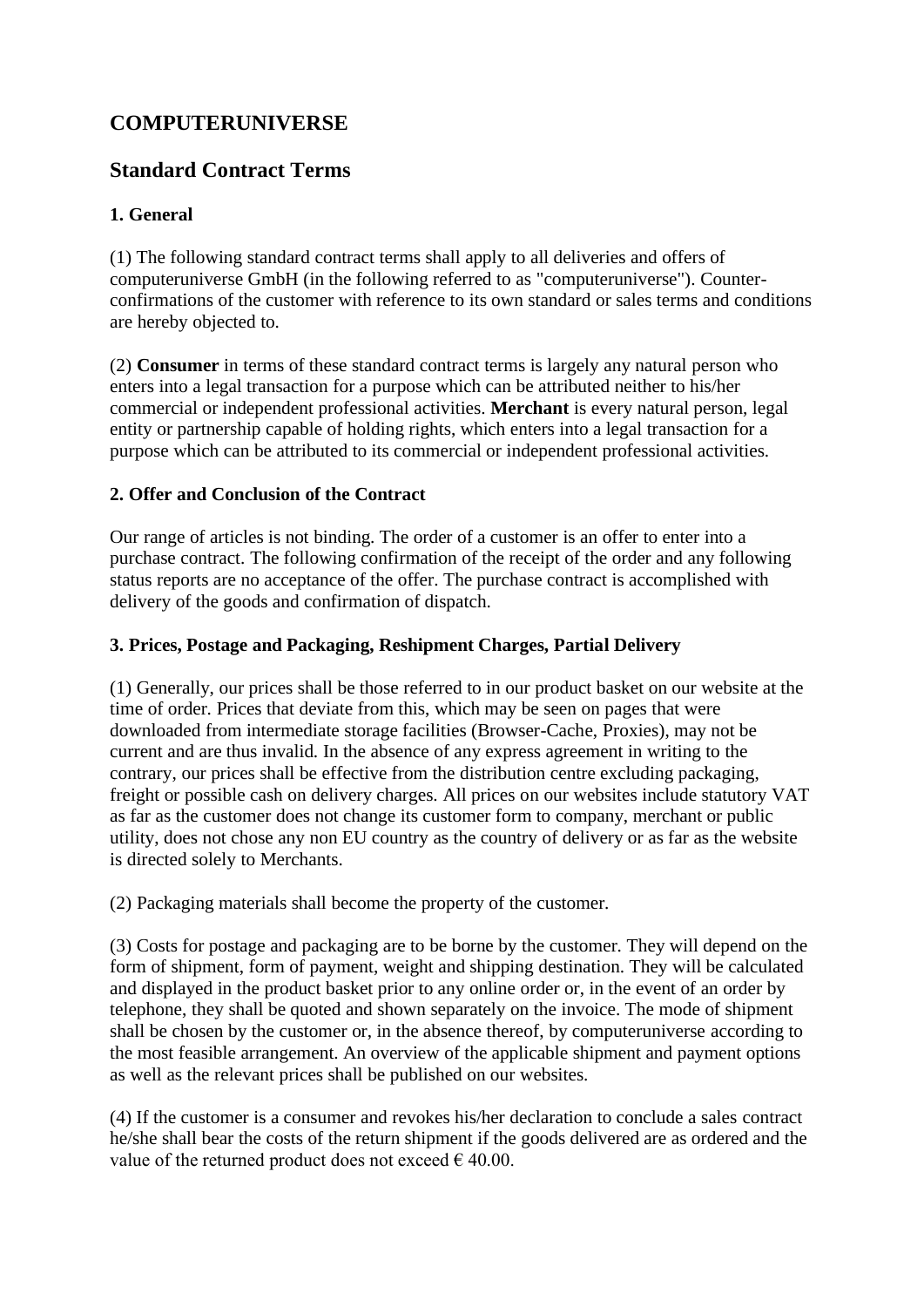(5) In the event of partial shipments that have been arranged without consultation with the customer by us, follow-up shipments shall be made free of shipping charges. In the event that a customer wishes for shipment in specific lots, the additional agreed costs for the shipment of each lot shall be borne by the customer.

## **4. Delivery Period**

The estimated delivery periods are dependent on the products and are displayed on our website through symbols or specific comments. In the event that a delay of the estimated delivery occurs after an order has been made, the customer shall automatically be informed by E-Mail. Provided that the customer is a consumer, he is entitled to cancel his/her order or to make modifications to such order free of charge at any time prior the revocation right takes effect, unless otherwise agreed.

## **5. Passage of risk and warranties**

(1) If the customer picks up the goods, then the risk of accidental loss or accidental damage to the goods shall pass from computeruniverse to the customer at the time when the goods are transferred to the customer. If computeruniverse ships the goods to the customer the risk shall pass to the customer which is a merchant as soon as the goods are handed over to the carrier. If the customer is a consumer the risk shall pass as soon as the carrier has delivered the goods to the consumer.

(2) The warranty period shall begin at the time when the goods are delivered. The statutory warranty provisions shall apply.

(3) Provided that the customer is a consumer, the periods of limitation for statutory claims for defects shall be two years for new goods and one year for used goods.

(4) If the customer is a merchant the limitation period for warranty claims is one year. computeruniverse is authorised to choose between curing the defect and delivering a defectfree good as subsequent performance. Obvious defects in the products or the performance rendered by computeruniverse must be notified in writing immediately, at the latest within fourteen days after receipt of the goods. If such defects are not notified in time, the goods are deemed to have been approved and accepted, with all inherent warranty rights expiring.

(5) computeruniverse shall not be liable for normal wear and tear of the good or defects which are a result of incorrect or negligent handling or treatment or which are caused by unusual conditions of use.

# **6. Restrictions on Liability**

(1) The restrictions on liability shall not apply to damage which occurs as a result of intentional acts or gross negligence or damage to life, body or health.

(2) Irrespective of their legal basis claims for damages which are directed either against computeruniverse or its agents shall be limited to the amount which computeruniverse reasonably expected to receive at the conclusion of the contract. Where the damage does not result from the violation of an essential contractual obligation, which is such an obligation that is necessary for the fulfilment of the contract and on which fulfilment the costumers regularly rely and may rely, the amount of damages shall be limited to a maximum amount of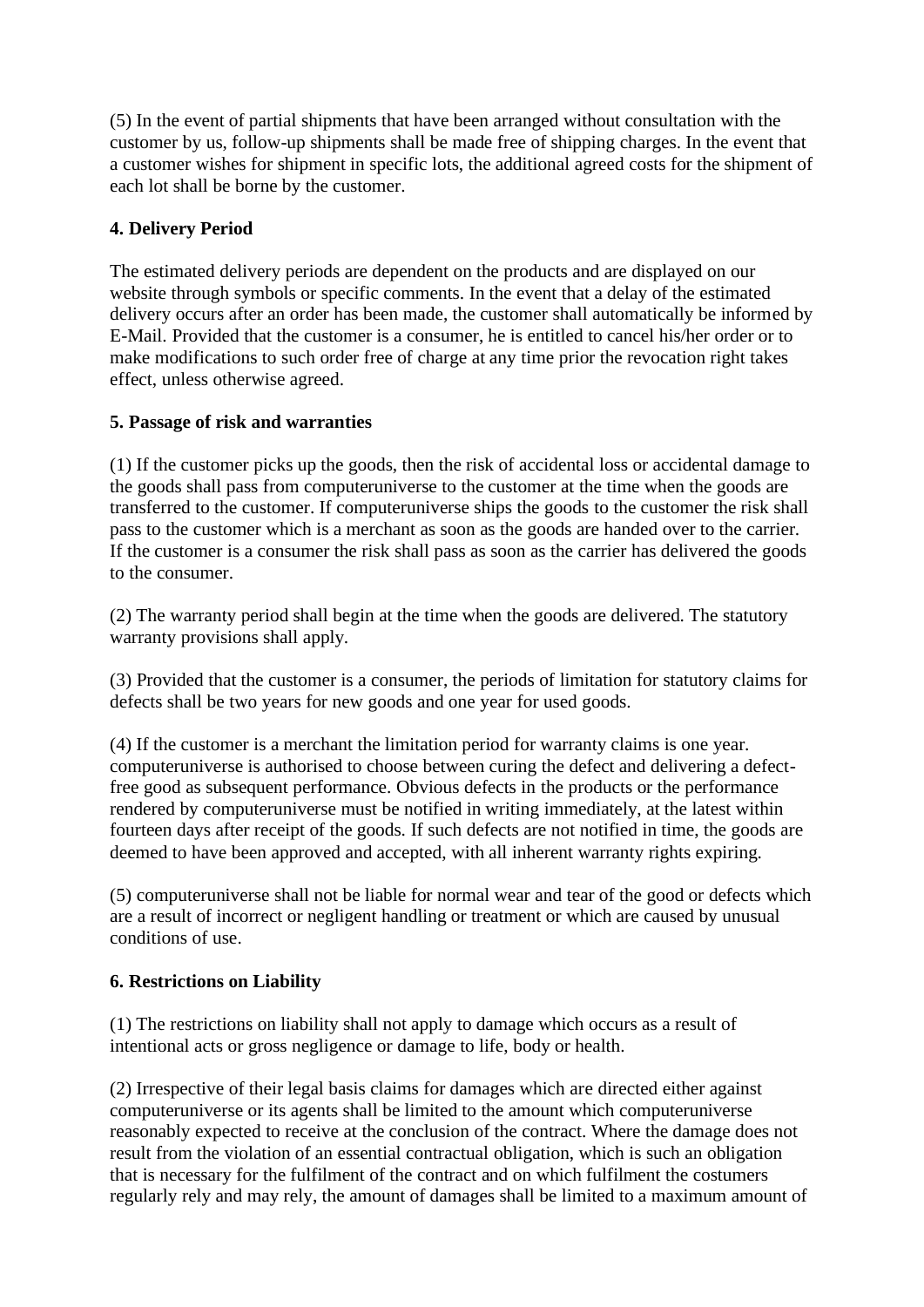ten times the contractual value. The customer shall be responsible for the safe storage of its data. computeruniverse is only liable for those expenses, which are necessary for the recovery of data presuming regular backups undertaken by the customer.

# **7. Payment**

(1) Unless otherwise agreed, all our invoices shall be payable immediately without any deductions.

(2) The customer shall be entitled to choose among several different payment options which shall be offered depending on the order amount, the mode of delivery, the shipment address, and the preferences specified in the customer´s account. The various possibilities are displayed in the product basket and are described in the info area of our websites.

(3) computeruniverse hereby reserves the right to fill the order only against cash on delivery or payment in advance in individual cases or in the event that a bank or an offeror of the respective payment mode has rejected payment. In such cases, the customer shall be entitled to accept or revoke his/her order.

(4) Costs which arise as a result of reversing a payment transaction for lack of funds or as a result of data transmitted incorrectly by the customer shall be charged to the customer.

(5) Cheques are not accepted.

(6) In the event of default of payment, computeruniverse shall be entitled to charge consumers interest of at least 5 percentage and merchants of at least 8 percentage points above the applicable base rate.

(7) Any set-off of counterclaim shall not be permitted unless proven at law or if undisputed. The retention of payments by the purchaser for counterclaims resulting from unrelated contracts shall be excluded.

# **8. Reservation of Title**

All items delivered by computeruniverse remain our property until such items have been paid in full and all claims resulting from the transaction have been met. This shall also apply to conditional claims.

If the customer is a business or merchant, the following provisions shall apply: seizures by third parties of items owned or co-owned by computeruniverse must be notified by the customer immediately. Any costs arising in relation to judicial proceedings or settlement out of court which computeruniverse undertakes to secure its rights shall be borne by the customer. The customer shall assign as a security all claims (including all claims for balances under the current account) which arise in connection with the items being sold on or on any other legal grounds to computeruniverse. The customer is hereby irrevocably entitled to collect on its behalf and for its account all claims assigned to computeruniverse. This direct debit authorisation may be revoked if the customer does not meet its payment obligations in an orderly manner.

# **9. Right of revocation for consumers**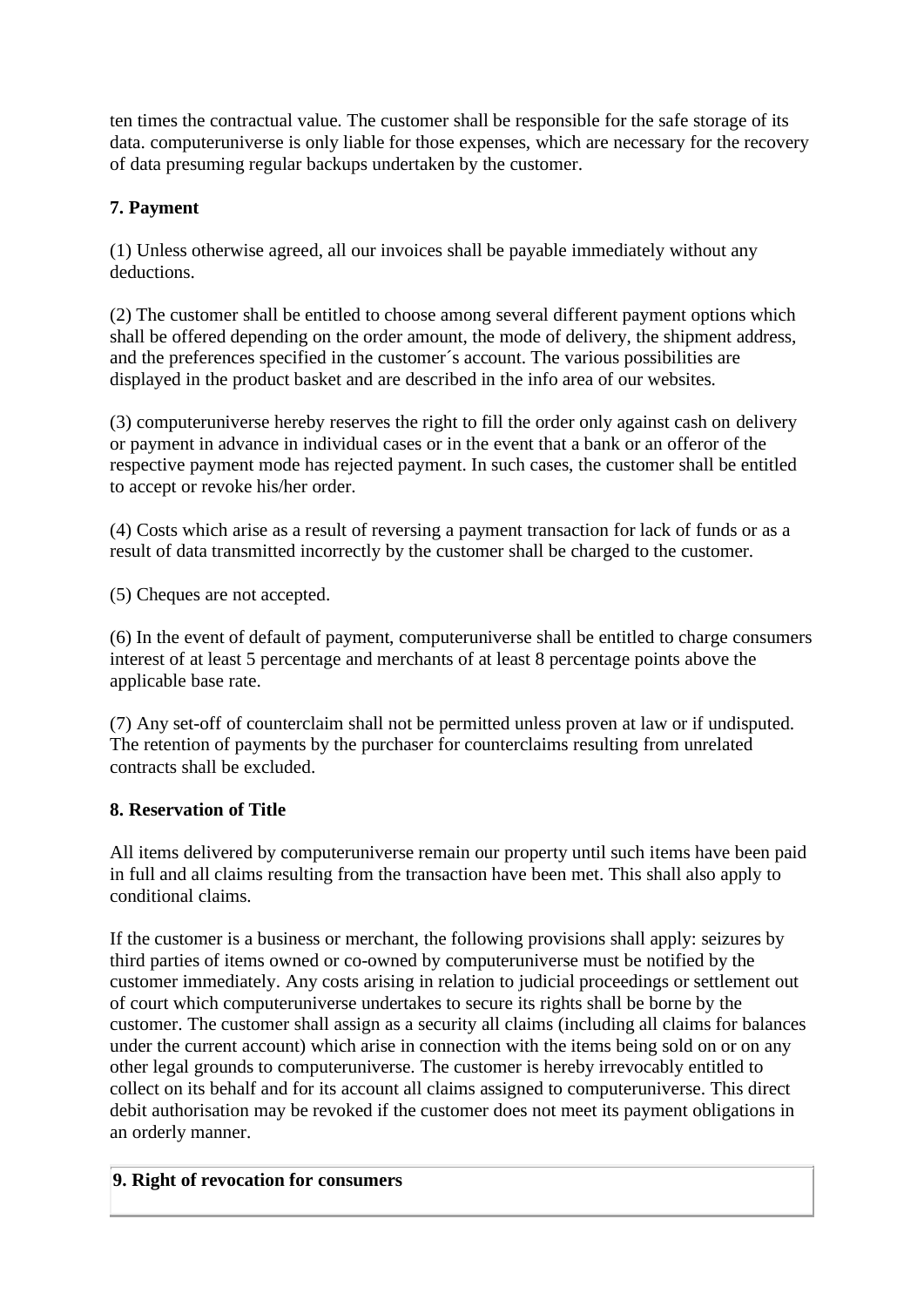#### Revocation right

If you are a consumer, you are entitled to cancel this contract without stating reasons for such action. The revocation period is fourteen days from the day on which you, or a third party stated by you who is not the carrier, have taken possession of the last goods. To exercise your revocation right you need to inform us, computeruniverse GmbH, Grüner Weg 14, D-61169 Friedberg, Tel.: +49 6031 7910-0, Fax: +49 6031 7910-200, [info@computeruniverse.net,](mailto:info@computeruniverse.net) by way of an unequivocal declaration (e.g. a letter sent by post, facsimile or an e-mail) of your decision to cancel this contract. You may use the enclosed [model withdrawal form](https://img.computeruniverse.net/content/de_muster_widerrufsformular.pdf) or complete and forward another unequivocal declaration via our website [\(RMA form\)](https://www.computeruniverse.net/rma) electronically. If you make use of this option, we shall send you confirmation of receipt of such a revocation without delay (e.g. by e-mail). Sending the notification of exercising the revocation right prior to expiry of the revocation period is deemed sufficient with regard to honouring the revocation period.

#### Revocation consequences

If you cancel this contract, we shall be required to repay to you all payments that we have received from you, including the delivery costs (with the exception of the additional costs resulting from the fact that you have selected a type of delivery other than the most favourable standard delivery offered by us), without delay and at the latest within fourteen days from the day on which we received notification of your revocation of this contract. For this repayment we shall use the same payment method that you used in your original transaction unless something to the contrary was expressly agreed with you; under no circumstances shall we charge you fees for such a repayment.

You are to send the goods back to us, or hand them over to us, without delay and in any case at the latest within fourteen days from the day on which you notify us of the revocation of this contract. The period is deemed honoured if you send the goods prior to expiry of the period of fourteen days. The direct cost of returning the goods shall be borne by you if the price of the goods to be returned does not exceed an amount of  $\epsilon$  40.00. Otherwise, returning goods shall be free of charge for you. We shall collect at our cost items from you that are not suitable for shipping as parcels.

You will only be required to pay for a potential loss in value of the goods if such a loss in value is attributable to handling the goods that is not required for a review of the quality, characteristics and proper functioning of the goods.

#### **10. No revocation right**

A revocation right does not apply to contracts for the delivery of sound or video recordings or computer software in a sealed package or goods that are sealed for hygiene or health protection reasons if the seal has been removed following delivery. In the case of the delivery of data that are not contained on a data carrier (e.g. downloads), the revocation right shall expire if the consumer consents to the contract being executed prior to expiry of the revocation period and confirms that he forfeits the revocation right by way of the execution of contract.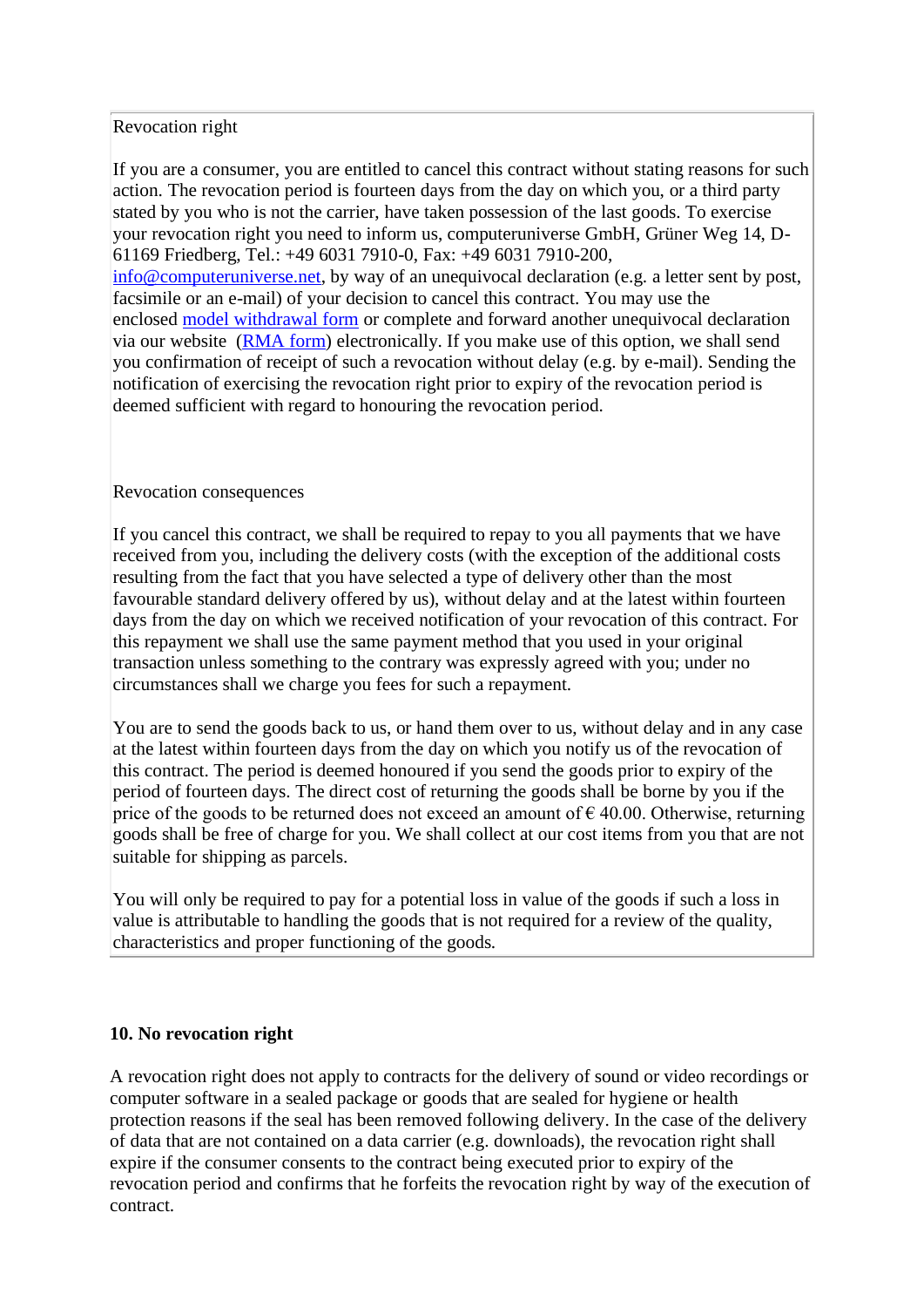#### **11. Assignment of Claims**

The customer shall not be entitled to assign his/her claims under this contract. The customer may assign his/her claims under this contract to the Trusted Shops GmbH, as long as the Trusted Shop GmbH pays the customer due to the customer protection.

#### **12. Data Protection**

(1) Our data protection procedures are in conformity with the applicable data privacy laws.

(2) computeruniverse shall use the customer´s E-Mail address only for information letters which accompany the orders and, if desired by the customer, for its own newsletters. Additionally, computeruniverse sends to the customers via E-Mail regularly diligently chosen offers of similar products of its product range. The customer is entitled to object to the use of his/her E-Mail address for marketing purposes by formless E-Mail, without incurring costs other than the transmission costs based on the basic tariff.

(3) computeruniverse shall not forward any personal customer data to any third parties. An exemption hereto exists for such service partners which require the transfer or data to process its orders. In these cases, the scope of the transmitted data shall be restricted to the necessary minimum.

(4) The customer shall be informed about and be given the opportunity to correct, block and delete his/her personal data. If judicial or contractual keeping obligations exist or any other judicial reasons oppose to a deletion, the data will be blocked.

#### **13. Offer agreement with JSC Russian Post**

Paying for the goods, you enter into a public contract with JSC "Russian post" (browse the public contract text on [https://customs.pochta.ru/oferta\)](https://customs.pochta.ru/oferta), which is an Authorized operator for the purposes of declaration of goods sent by international mail and payment of customs duties regarding to such goods. computeruniverse is not responsible for your obligations to pay customs duties and declare goods, as well as for the performance of its obligations to you by the Authorized operator (as mentioned above) in accordance with the public contract. In accordance with these Terms and conditions, you authorize computeruniverse to transfer information about the number and date of your order to the Authorized operator, as well as the amount of payment to be made in accordance with the requirements of Russian legislation connected with the declaration of goods and payment of customs duties. computeruniverse is not responsible for processing of your payment and for processing of the data provided by you to the Authorized operator and is not involved in any way in these transactions.

#### **14. Miscellaneous**

(1) These standard terms and conditions contain all rights and obligations of the contract parties.

(2) If the customer is a merchant or does not reside within the European Union, our company seat shall be the exclusive venue for all legal disputes between the contract parties, including all lawsuits in connection with bills of exchange and cheques.

(3) Duty to inform according to section 36 VSBG